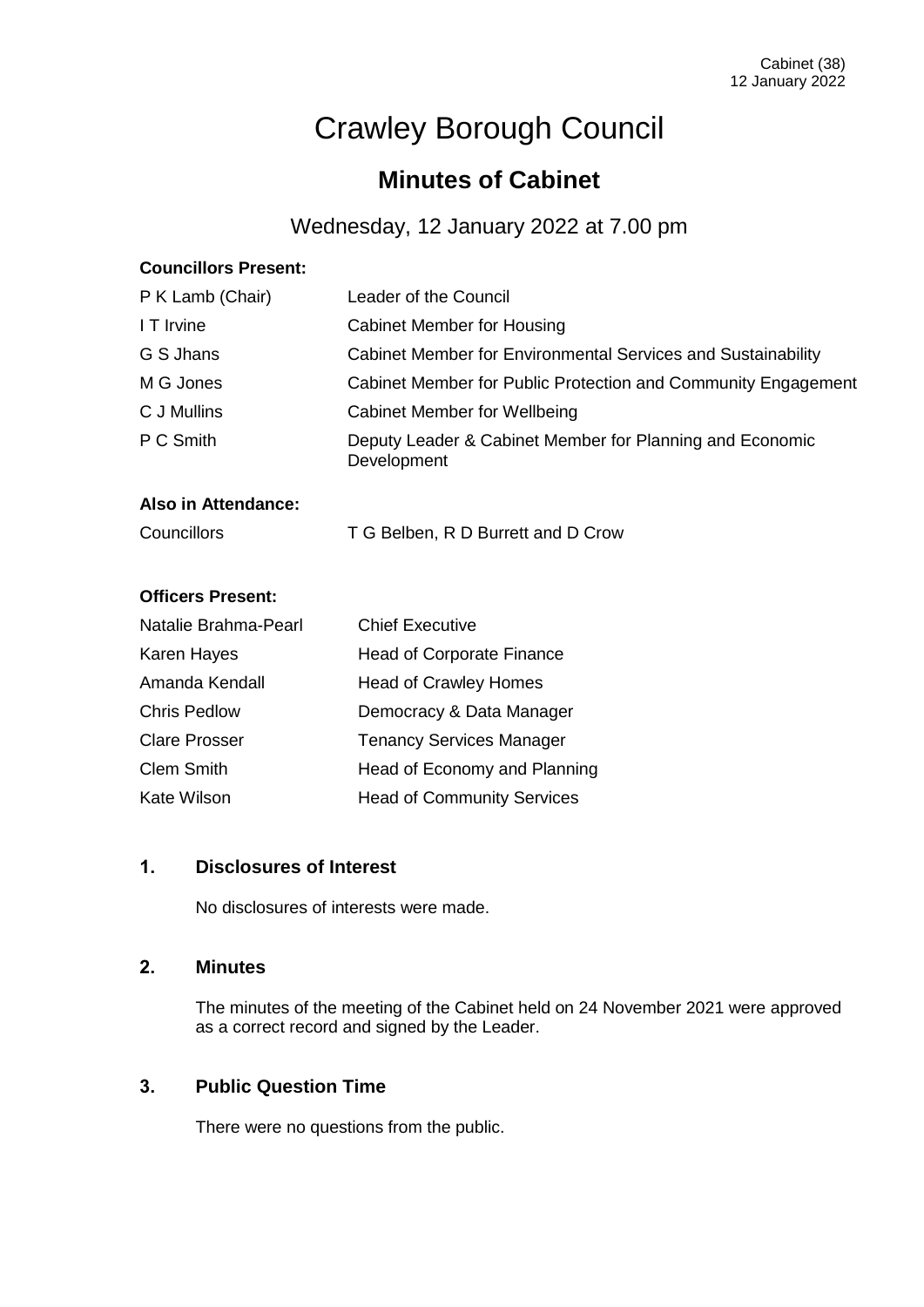## **4. Matters referred to the Cabinet and Report from the Chair of the Overview and Scrutiny Commission**

It was confirmed that no matters had been referred to the Cabinet for further consideration.

# **5. Information on Option 3 in relation to Petition – 'Keep your dog on a lead in Tilgate Park'**

The Leader of the Council supported by the Cabinet Member for Wellbeing presented report [HCS/34](https://democracy.crawley.gov.uk/documents/s21218/HCS34%20Information%20on%20Option%203%20in%20relation%20to%20Petition%20Keep%20your%20dog%20on%20a%20lead%20in%20Tilgate%20Park.pdf) of the Head of Community Services. At its meeting of 8 September 2021, Cabinet had requested that Officers bring a further report back for its consideration, which provided more detail with regards to the potential implementation of Option 3 referred to within the report [HCS/30](https://democracy.crawley.gov.uk/documents/s18978/Petition%20Keep%20your%20dog%20on%20a%20lead%20in%20Tilgate%20Park.pdf) Petition "Keep your dog on a lead in Tilgate Park". In order for Cabinet to make an informed decision, it had been requested that the further report provide information on Option 3, the possible changes to service delivery and personnel, expected financial implications and any legal aspects. This should include details on the use of bye-laws and the installation of a Public Space Protection Order (PSPO) together with the associated statutory consultation requirements.

Members were reminded that the Council did have policies in place, especially round the main Tilgate Lake to try and discourage dog owners from having their dogs off the leads. However, there had been reports of wildfowl being killed and people either being chased or attacked by dogs which were not on a lead, which had lead to the submission of the original petition.

In evaluating the report and the concept of installing at PSPO at Tilgate Park, it was emphasised that one of the key elements in adopting any PSPO was the requirement for a public consultation, the feedback of which would help to inform any decision. It was reiterated that the final decision on any potential adoption of a PSPO would be a decision by the Full Council, and as such, all Councillors would be involved in the decision which was due to be taken at the July 2022 meeting of the Full Council.

Councillor T Belben presented the Overview and Scrutiny Commission's [comments](https://democracy.crawley.gov.uk/documents/b11451/OSC%20Comments%20to%20Cabinet%2012th-Jan-2022%2019.00%20Cabinet.pdf?T=9) on the report to the Cabinet following consideration of the matter at its meeting on 10 January 2022. The comments included three recommendations that the Commission felt would enhance and support the concerns raised in the petition and the proposed PSPO. The Commission's recommendations to Cabinet were:

- *1. That a master plan of the restricted areas (map) outlining the exact geographical area affected by the PSPO be included in the PSPO report scheduled for Cabinet June 2022.*
- *2. Requests that Cabinet investigate the opportunity to create a register of professional dog walkers in order to monitor the use.*
- *3. Requests that Cabinet consider the implementation of a specific webpage (portal) or link (similar to the Council's 'report a problem' page) to improve information sharing and the reporting of dog off leads instances, which would assist with the gathering of data and evidence.*

It was also noted that the majority of Commission members supported the implementation of a PSPO.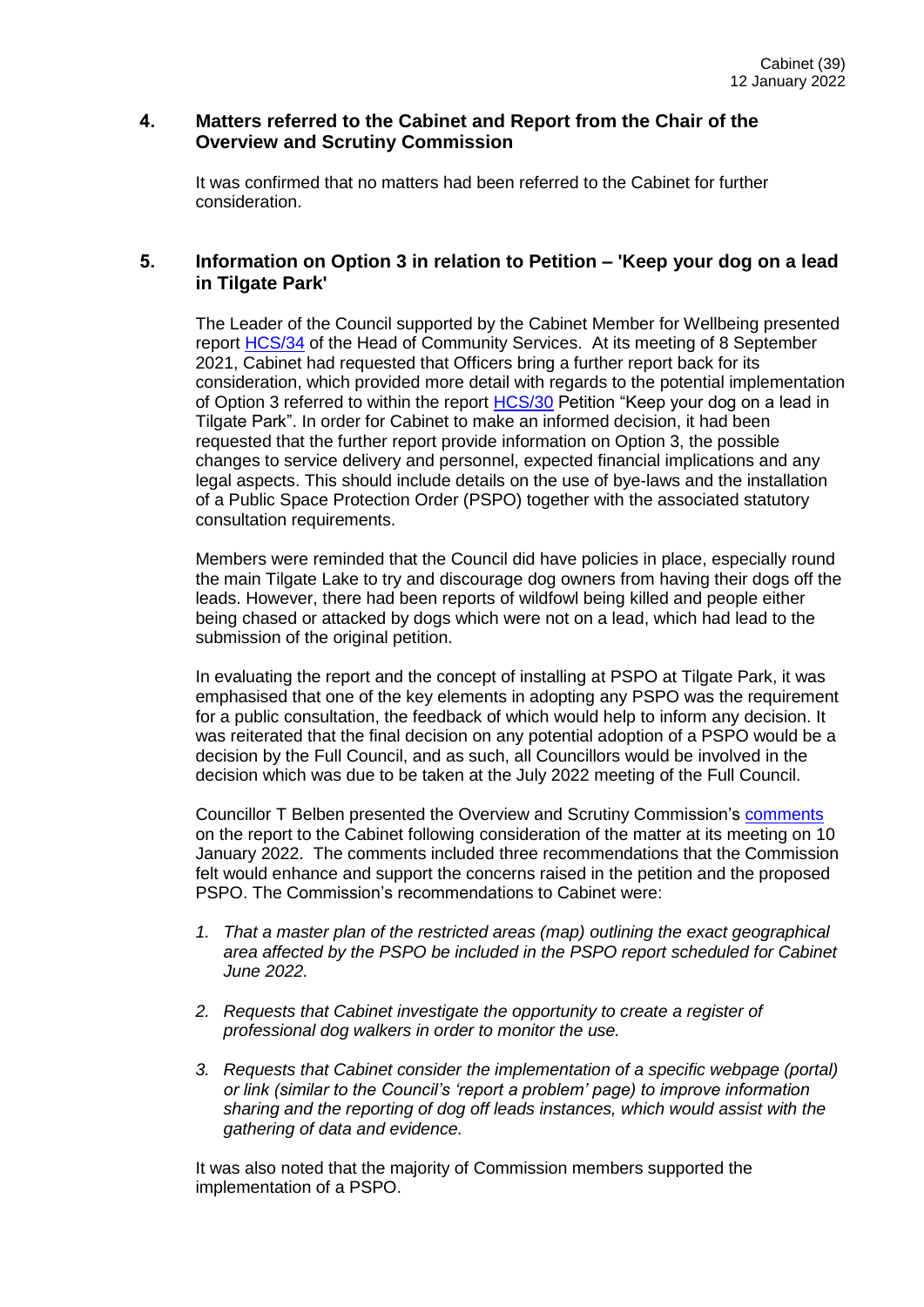Councillor Irvine also spoke as part of the discussion on the report.

#### **RESOLVED**

That the Cabinet

- a) agrees in principle to the implementation of a Public Space Protection Order (PSPO) to prohibit dog related anti-social behaviour in Tilgate Park for a period of 3 years. This will require dogs to be kept on leads in all areas of the park unless explicitly specified otherwise. Dogs will not be permitted at all in the children's play area or Walled Garden.
- b) reinstate a proactive and high profile education and information programme, as set out in section 3.5, encouraging owners to keep their dogs on leads in Tilgate Park.
- c) approves delivery of associated enforcement action from within existing revenue resource (Community Wardens service).
- d) authorises the Head of Community Services, in consultation with the Head of Legal, Governance & HR, to commence a formal PSPO process, including the statutory public consultation, and to present the findings to Cabinet for a decision.
- e) supports the proposals from the Commission that:
	- i. a master plan of the restricted areas (map) outlining the exact geographical area affected by the PSPO be included in the PSPO report scheduled for Cabinet June 2022.
	- ii. officers be instructed to investigate the opportunity to create a register of professional dog walkers in order to monitor the use.
	- iii. a specific webpage (portal) or link (similar to the Council's '*report a problem*' page) be created to improve information sharing and the reporting of dog off leads instances, which would assist with the gathering of data and evidence.

#### **6. Forward Programme of Key Procurements January 2022 – June 2022**

The Leader presented report [FIN/541](https://democracy.crawley.gov.uk/documents/s21219/FIN541%20Forward%20Programme%20of%20Key%20Procurements%20January%202022%20-%20June%202022.pdf) of the Head of Corporate Finance. The report sought approval for the current forward programme of key procurements (over £500,000) and sought delegated authority for contract award approvals following the appropriate procurement process. The report also provided an update on the previously identified procurements from July-December 2021.

The Cabinet asked that its thanks be recorded to Jo Newton-Smith, Procurement Manager, who was due move to pastures new after working for 20 years at the Council and the Joint Procurement Partnership.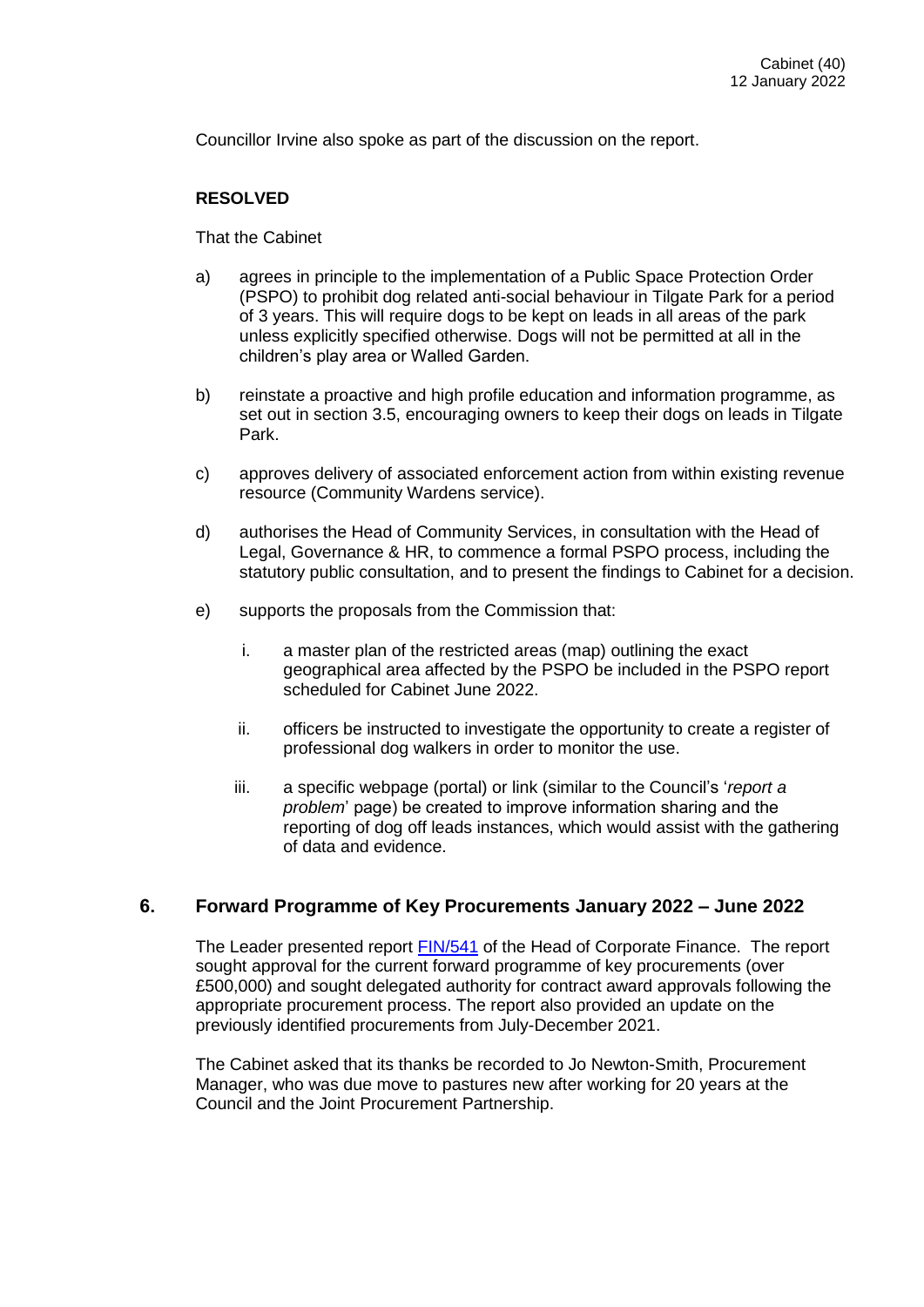### **RESOLVED**

That the Cabinet:

- a) approves the procurement forward programme January June 2021.
- b) delegates authority to the Leader of the Council in consultation with the relevant Cabinet Member, Head of Service, and Head of Legal, Governance and HR to approve the award of the contract following an appropriate procurement process.
- c) delegates the negotiation, approval and completion of all relevant legal documentation, following the awarding of the contracts, to the relevant Head of Service, Head of Legal, Governance and HR, and Head of Corporate Finance, in consultation with the appropriate Cabinet Member. *(Generic Delegations 2 & 3 will be used to enact this recommendation)*
- d) approves that Worthing Borough and Adur District Councils provide the insurance service for Crawley Borough Council.
- e) authorises the Section 151 Officer to enter into the Joint Working Agreement by way of a service level agreement with Worthing Borough and Adur District Councils and finalise the arrangements.

#### **Reasons for the Recommendations**

- a) By approving the procurement forward programme there is greater transparency of future procurement processes allowing more scope for internal stakeholders to input into how future contracts are delivered.
- b) The approval of the forward programme provides a key decision that will enable the individual procurement processes to be awarded under delegated authority once the tender process has concluded, giving the Council the ability to reduce the time required to complete a procurement process.

# **7. Modern Slavery and Human Trafficking Transparency Statement**

The Leader presented report [FIN/539](https://democracy.crawley.gov.uk/documents/s21222/FIN539%20Modern%20Slavery%20and%20Human%20Trafficking%20Transparency%20Statement.pdf) of the Head of Corporate Finance. The report sought approval for the publishing of the Council's Modern Slavery Statement which acknowledged the provisions set out in the Modern Slavery Act (2015) and recognised the need to eradicate modern slavery and human trafficking in its business and supply chain, including how the Council would work with its procured services to avoid exploitation. It was noted that it was a legal requirement for the Council to have an approved Statement. The Statement would be updated annually and would set out the Council's current position as well as future plans to ensure all modern slavery risks related to its business and supply chain were identified and mitigated.

It was sadly acknowledged that there had been an incident of modern slavery within the Borough, so having a Statement in place was a further way in which the Council could support its residents.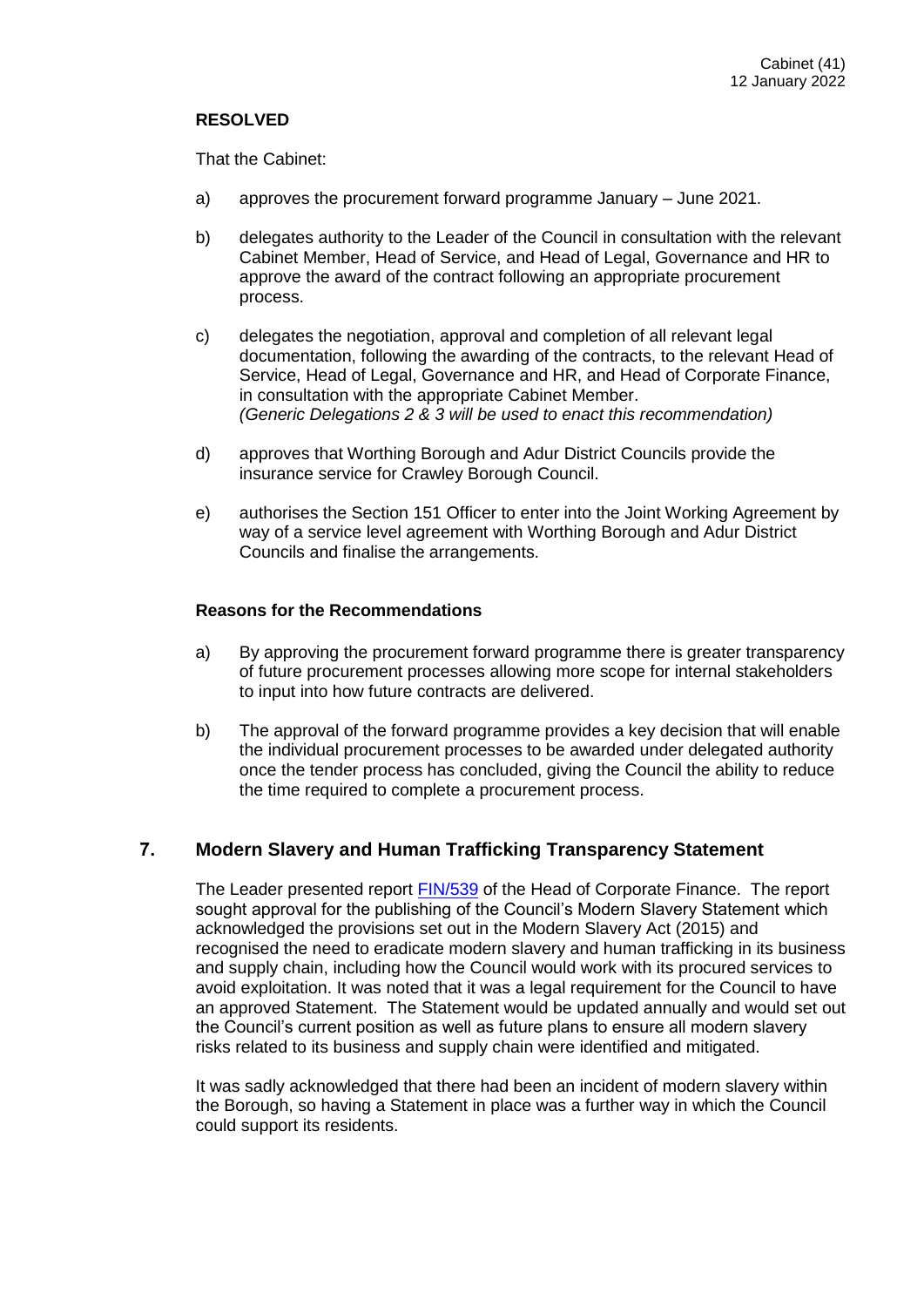Councillor Crow was invited to speak to the item and welcomed the approach being taken on both establishing a Modern Slavery Statement and the details contained within it.

#### **RESOLVED**

That the Cabinet approves

- a) the publication of the Modern Slavery and Human Trafficking Transparency Statement as attached at Appendix A to report [FIN/539](https://democracy.crawley.gov.uk/documents/s21222/FIN539%20Modern%20Slavery%20and%20Human%20Trafficking%20Transparency%20Statement.pdf).
- b) that the Leader of the Council be delegated to approve minor amendments to the Statement and subsequent annual Statements for publication, in consultation with the Head of Legal, Governance and HR, Head of Community Services and Head of Corporate Finance.

### **Reasons for the Recommendations**

- a) The adoption and publication of a Modern Slavery and Human Trafficking Transparency Statement is considered best practice and is likely to become a statutory requirement within the next 12 months.
- b) The approval of the Statement shows the commitment of Crawley Borough Council to tackling modern day slavery in the community and in its supply chains. It also supports the principles set out in the Social Value Charter which is used within the Council's procurement processes.

# **8. Provision of Internal Audit Services**

The Leader of the Council presented report [FIN/540](https://democracy.crawley.gov.uk/documents/s21224/FIN553%20Provision%20of%20Internal%20Audit%20Services.pdf) of the Head of Corporate Finance. The report sought approval to enter into a joint working agreement to receive internal audit from Southern Internal Audit Partnership following significant staffing changes in the Council's current internal audit function. The Council were part of similar partnerships for other services including Procurement and Building Control. The proposed approach was an efficient approach that would be good value for money and would keep the finances within the public purse. The Cabinet noted that there was a statutory requirement to have an internal audit function.

# **RESOLVED**

That the Cabinet:

- a) approves, with effect from 1 April 2022, that Southern Internal Audit Partnership provides the internal audit service for Crawley Borough Council.
- b) authorises the Section 151 Officer to enter into the Joint Working Agreement by way of a deed of accession with Southern Internal Audit Partnership and finalise the arrangements.